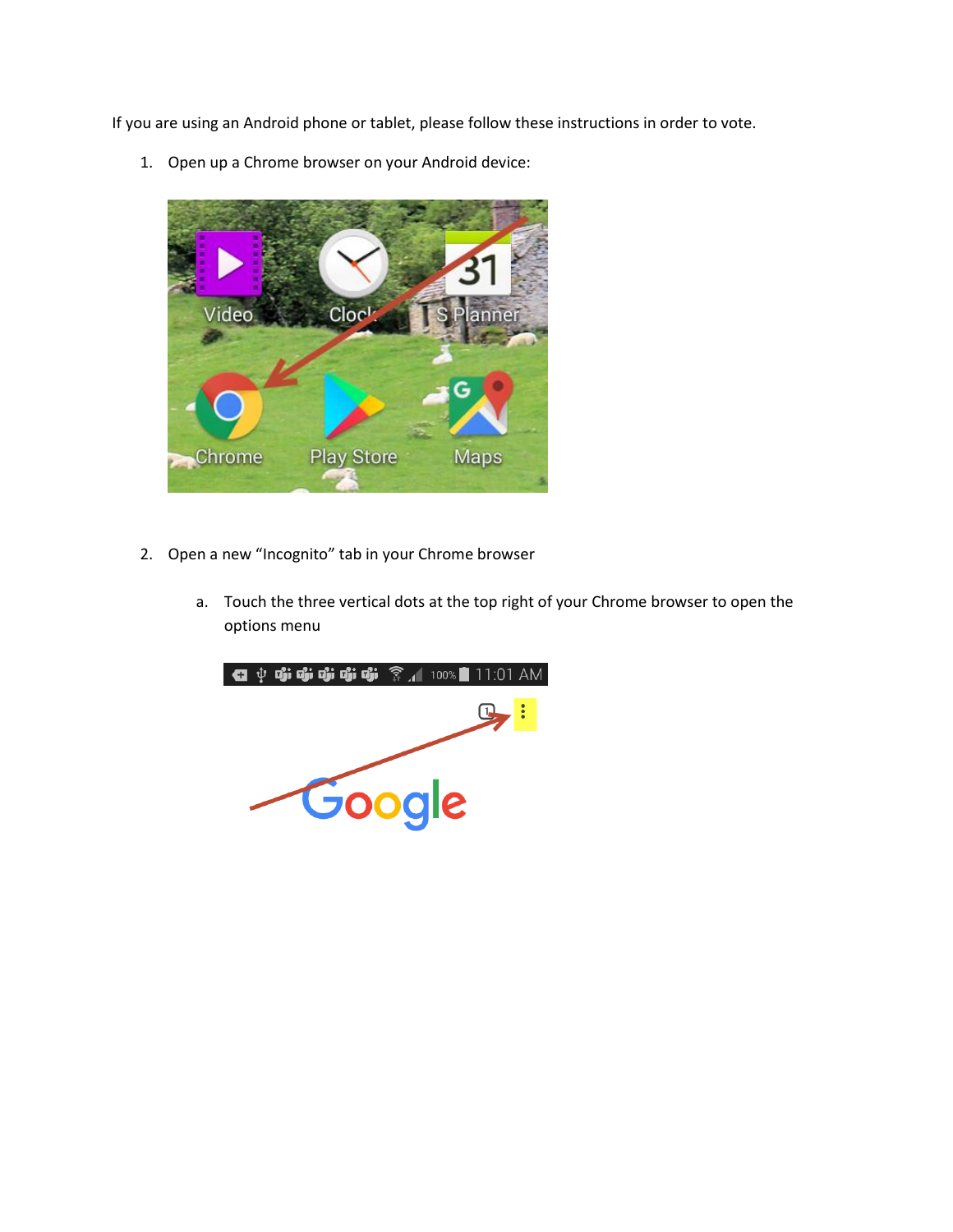b. In the options menu, the "New incognito tab" to open an incognito tab



3. On the incognito tab, go to the TDSB public website at [www.tdsb.on.ca.](http://www.tdsb.on.ca/) Follow the links on the TDBS public website to go to the Student/Trustee information page.



4. When you have made your decision on the candidates, touch the "vote" button on the bottom of the page. You will be taken to the Google Sign In page

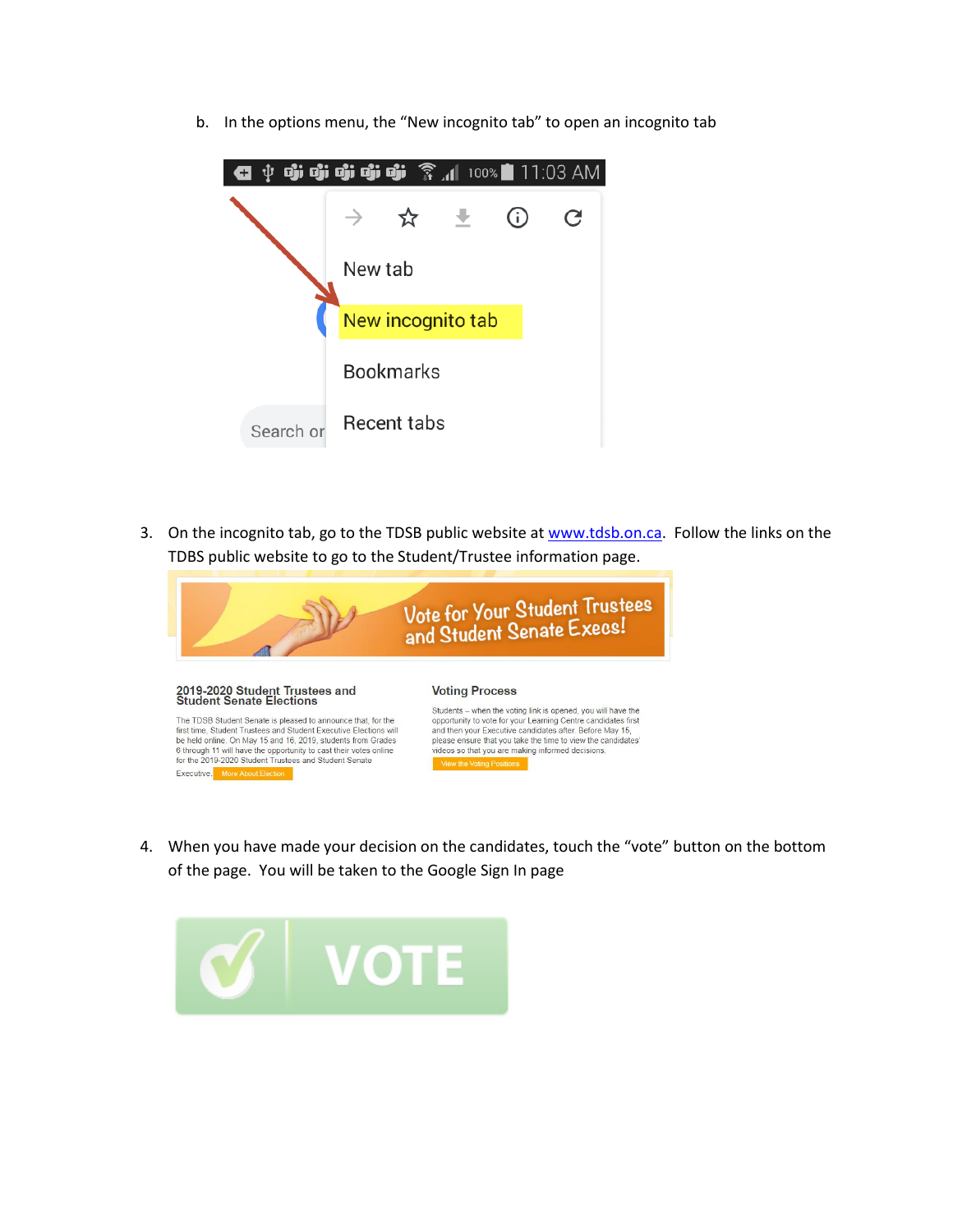5. On the Google Sign-In page, enter your TDSB student Gmail account name (e.g., [my.email@student.tdsb.on.ca](mailto:my.email@student.tdsb.on.ca)). Then touch the "Next" button:



6. You might be asked whether to use your "Organizational G Suite Account" or your "Individual Google Account." If so, touch "Organizational G Suite Account." You will be taken to the AW login page to enter your TDSB student number and password: